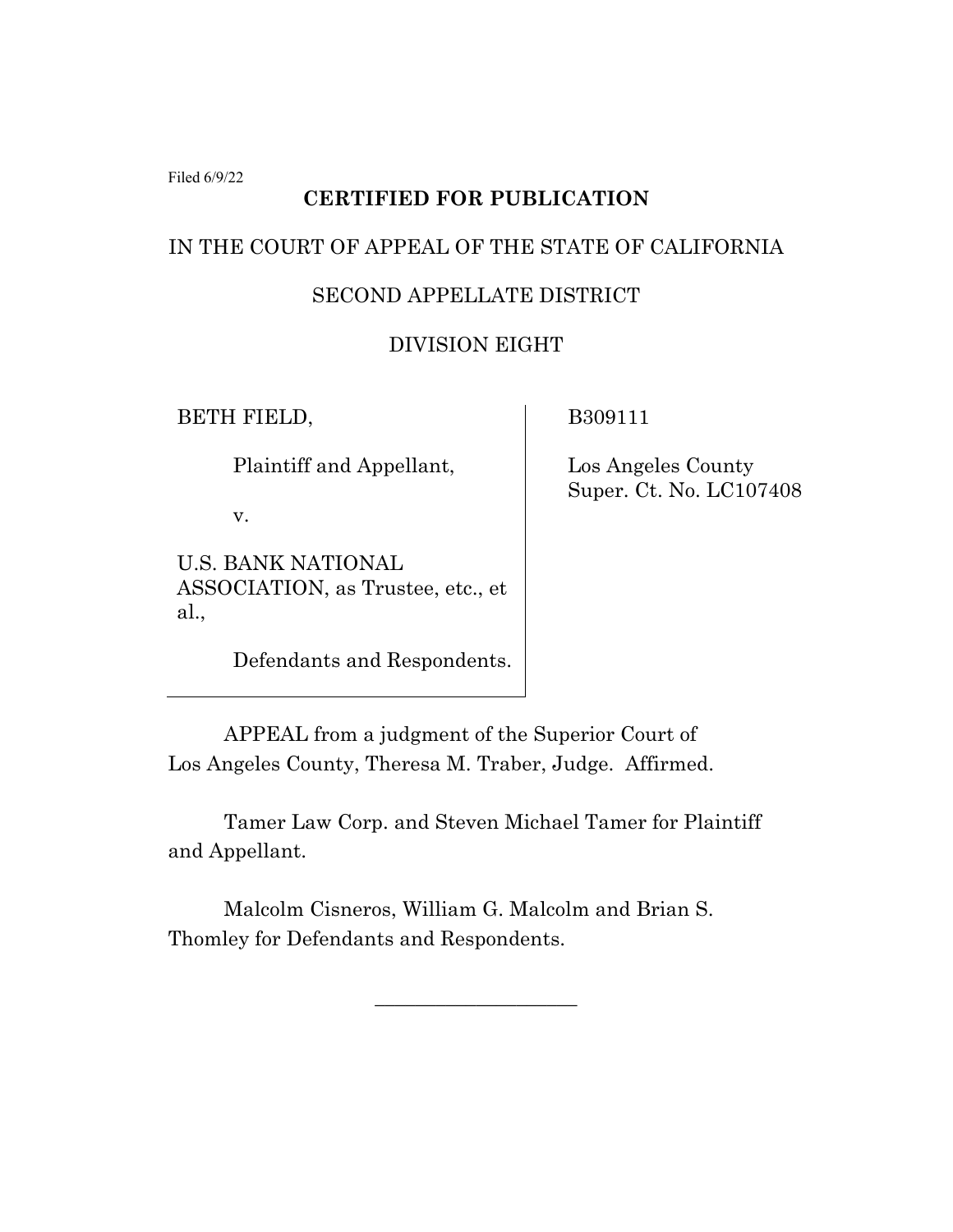California's civil discovery process aims to unearth the truth of the case, thus facilitating settlement on the basis of the mutually expected value of the suit. Evasive discovery responses frustrate this goal by concealing the truth. A party cannot evade discovery duties and then try to defeat summary judgment by adding factual claims to create last-minute disputed issues. That was the tactic here, and it fails.

We publish to reiterate you harm your client's interest when you craft or transmit evasive discovery responses. You likewise harm your own prospects if ever you hope for a fee award. (See *Karton v. Ari Design & Construction Inc.* (2021) 61 Cal.App.5th 734, 747 [attorney unprofessionalism justifies reducing fee awards].)

Plaintiff Beth Field answered a key contention interrogatory with one word: "Unsure." When later confronted with a defense summary judgment motion, however, Field developed belated clarity and finally specified the type of wrongdoing she was accusing the defendant of committing. We affirm because the trial court properly granted the motion.

The essential facts of this home foreclosure case are as follows. Field executed a 2007 note for over a million dollars. She defaulted on her payments and applied for a loan modification in 2017. After a 2018 foreclosure sale, Field brought a wrongful foreclosure action against a bank and Rushmore Loan Management Services, LLC. We group all defendants and lending and foreclosing entities together under the name "Rushmore."

Field's suit proceeded to discovery. Rushmore propounded an interrogatory that Field answered with the word "Unsure," as follows: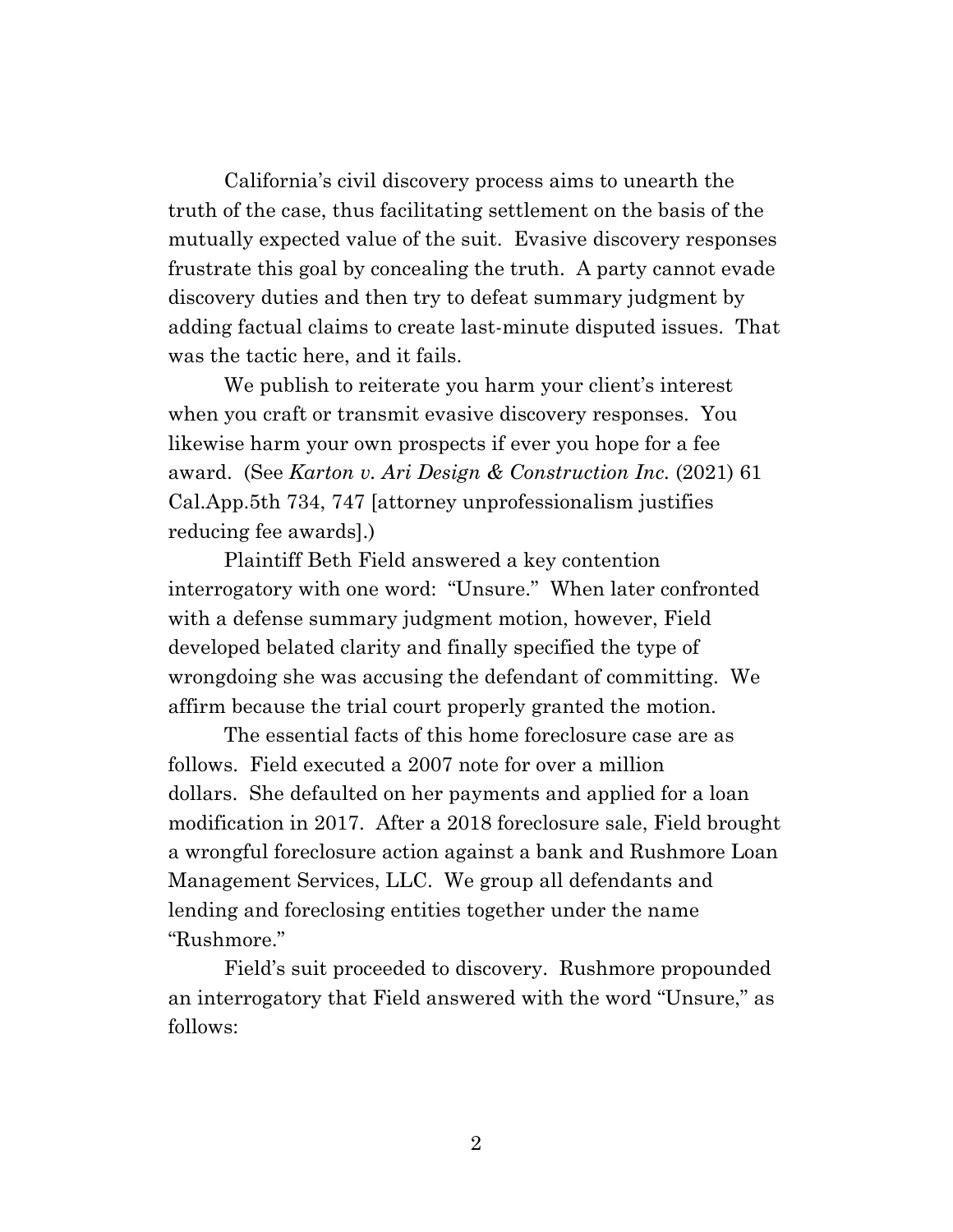### *SPECIAL INTERROGATORY NO. 16:*

*Do YOU contend that the [Notice of Trustee Sale] that YOU reference in paragraph 15 of the [Second Amended Complaint] was not mailed to YOU in compliance with California Civil Code section 2924b? If so, then please provide all facts RELATED TO this contention.*

#### *[Answer:] Unsure*

Rushmore moved for summary judgment on the ground its foreclosure against Field was legally sound. Rushmore showed it properly recorded the notice of the proposed trustee sale. Field opposed the motion on the ground Rushmore never served her with this notice. As part of her opposition, Field contradicted her discovery response about being "Unsure": now she *was* sure, and she swore she never received the notice.

In a 16-page ruling, the trial court granted Rushmore's motion for summary judgment.

The court rejected Field's wrongful foreclosure claim on the ground Rushmore properly changed the loan's successor trustee. The court stated neither the deed of trust nor the statute required Rushmore to give Field notice by mail of the executed substitution of trustee. The court also ruled Rushmore demonstrated Field did not have a written loan modification when Rushmore sold the property, nor had Field demonstrated any wrongful conduct by Rushmore. The court likewise dismissed Field's arguments about a supposed breach of contract, about cancellation of the trust deed, about quiet title, and about the need for an accounting.

Field appeals on two grounds: whether she received notice of the trustee's sale, and whether she could tender the amount of the loan. We address these two arguments in turn. Our review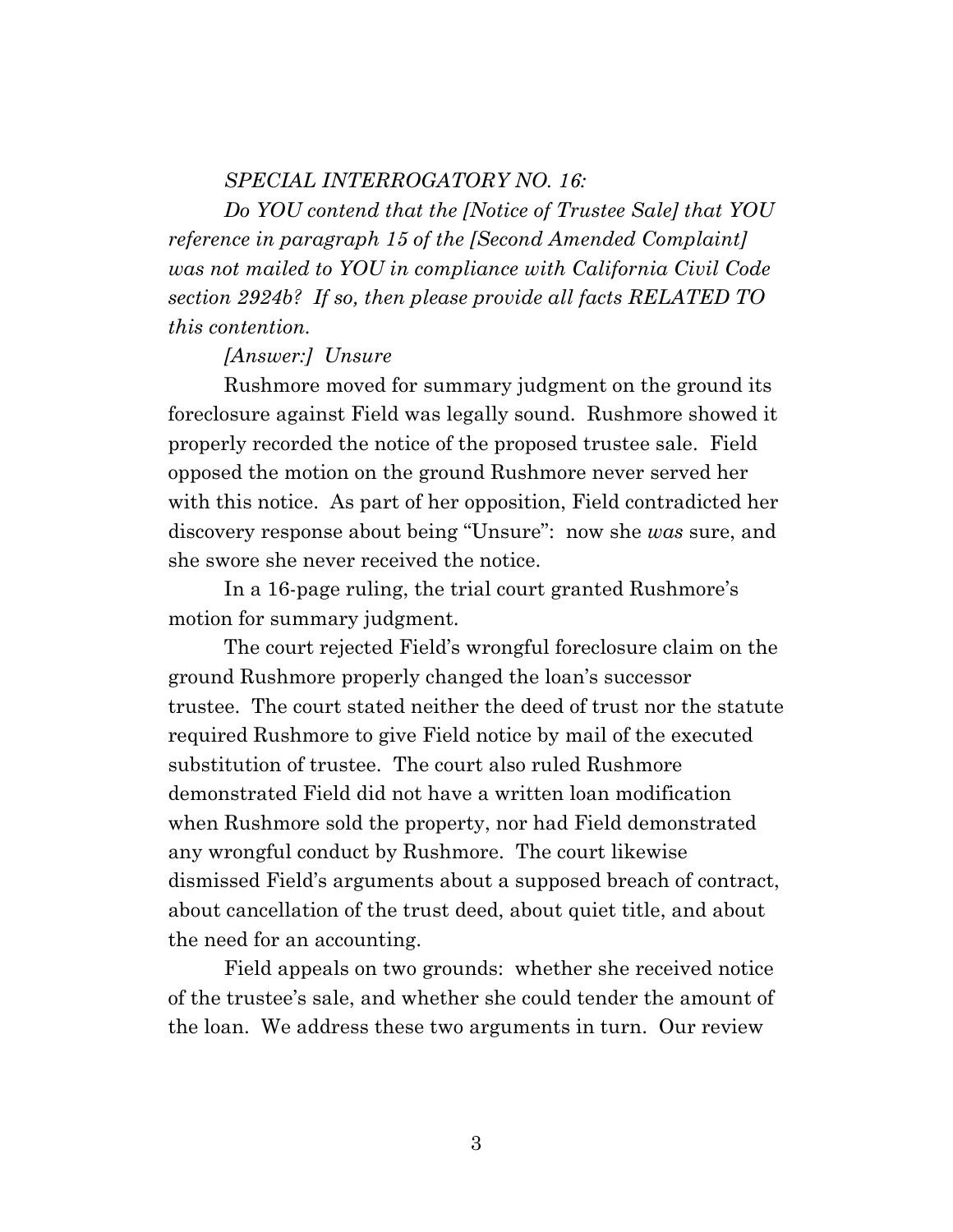is independent. (*Cohen v. Kabbalah Centre Internat., Inc*. (2019) 35 Cal.App.5th 13, 17 (*Cohen*).) We review the trial court's decision, not its reasoning. (*Kokubu v. Sudo* (2022) 76 Cal.App.5th 1074, 1082.)

Regarding Field's complaint about the allegedly bad notice of the trustee's sale, Rushmore observes Field's operative complaint raised issues only about the loan modification and trustee substitution. Rushmore notes Field has "abandoned these arguments on appeal." As to Field's appellate argument about supposedly faulty notice of the trustee's sale, Rushmore points out Field did not properly raise this issue in the trial court. Field first mentioned this argument in opposition to Rushmore's summary judgment motion, Rushmore contends, and Field thus failed to give Rushmore notice of her argument either in her pleading or in her evidence. Rushmore quotes Field's complaint to illustrate how it failed to specify this issue.

We will assume for the sake of argument Field's pleading was adequate.

Rushmore also points to Field's response to Rushmore's special interrogatory number 16, which we have already quoted. This interrogatory asked Field whether she was contending the notice of trustee's sale was not mailed to Field in statutory compliance, and, if that was Field's contention, asked Field to provide all facts related to this contention. Field's oneword response was this: "Unsure." Only when Field faced summary judgment did she claim with new-found certainty that she had never received this notice.

Field replies that Rushmore has taken a "great leap in interpreting" Field's one-word response of "Unsure." Field

4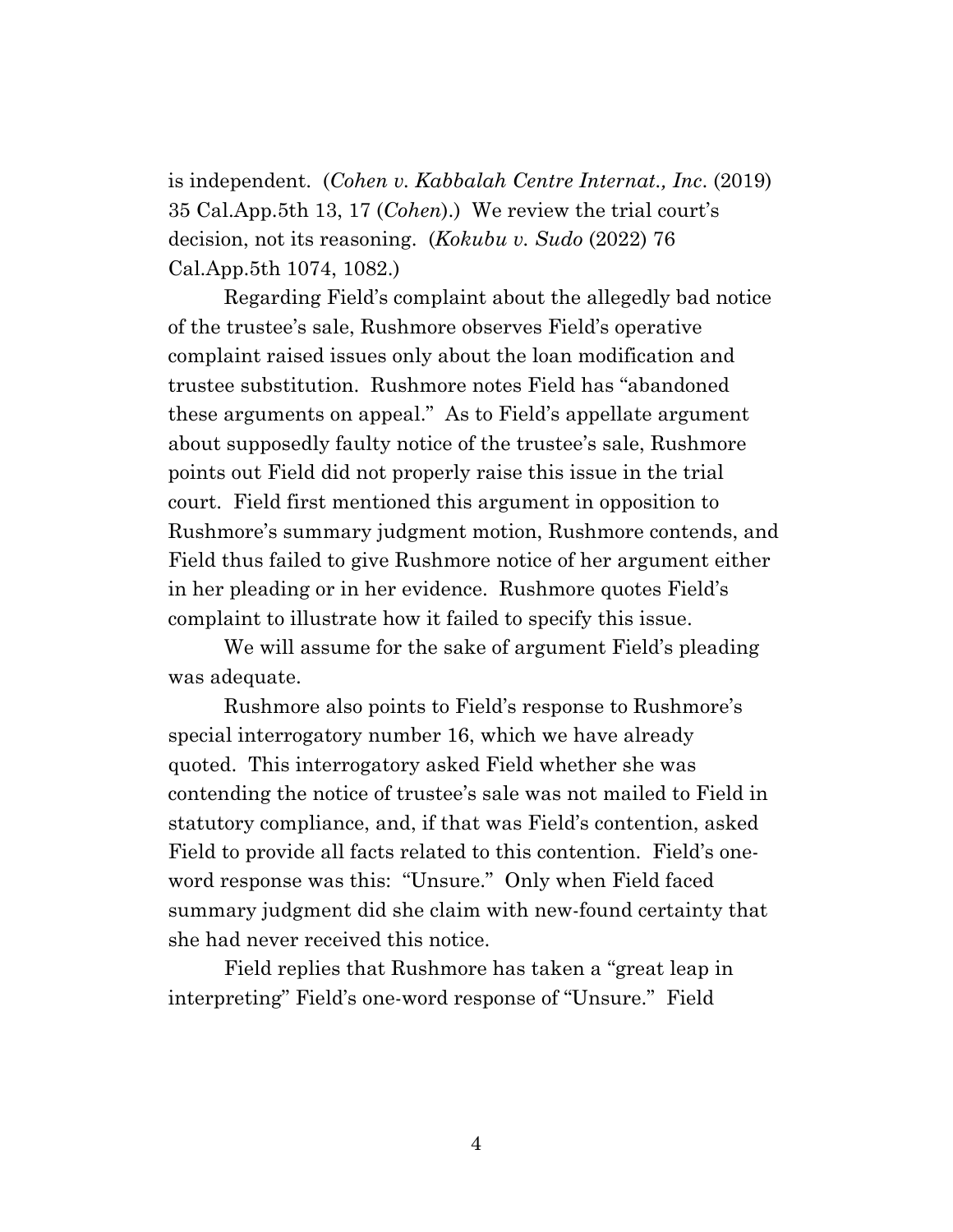submits her one-word answer was ambiguous and to end her lawsuit on this basis would be "unjust."

What is unjust is discovery abuse.

What Field should have done was answer this simple contention interrogatory unambiguously, forthrightly, and truthfully. If her contention was she never got notice of the trustee's sale, she had to say so and to provide the facts related to this contention.

It was unjust and improper for Field to swear during discovery she was "[u]nsure" whether Rushmore's notice was proper but then to contradict this position during summary judgment by swearing the notice was improper because she never got it.

Code of Civil Procedure section 2030.310 provides a mechanism for parties to amend responses to interrogatories under certain circumstances, yet Field did not attempt to amend.

A party opposing summary judgment may not move the target after the proponent has launched its arrow. Rushmore's contention interrogatory sought to pin down Field's abstract theory of wrongful disclosure by getting her to specifics. Field's one-word answer was "Unsure." This response was too clever by half. Field had to be diligent and straightforward in responding to discovery. (Code Civ. Proc., § 2030.220, subds. (a)–(c).) She could not feint with "Unsure" and then later seek to create a disputed issue of fact with assertions she had failed to formulate or to disclose during discovery. (See Code Civ. Proc., § 2023.010 subd. (f) [evasive responses are sanctionable]; cf. *Cohen*, *supra*, 35 Cal.App.5th at pp. 17–19 [you cannot change your story to avoid summary judgment].) Parties prepare interrogatory answers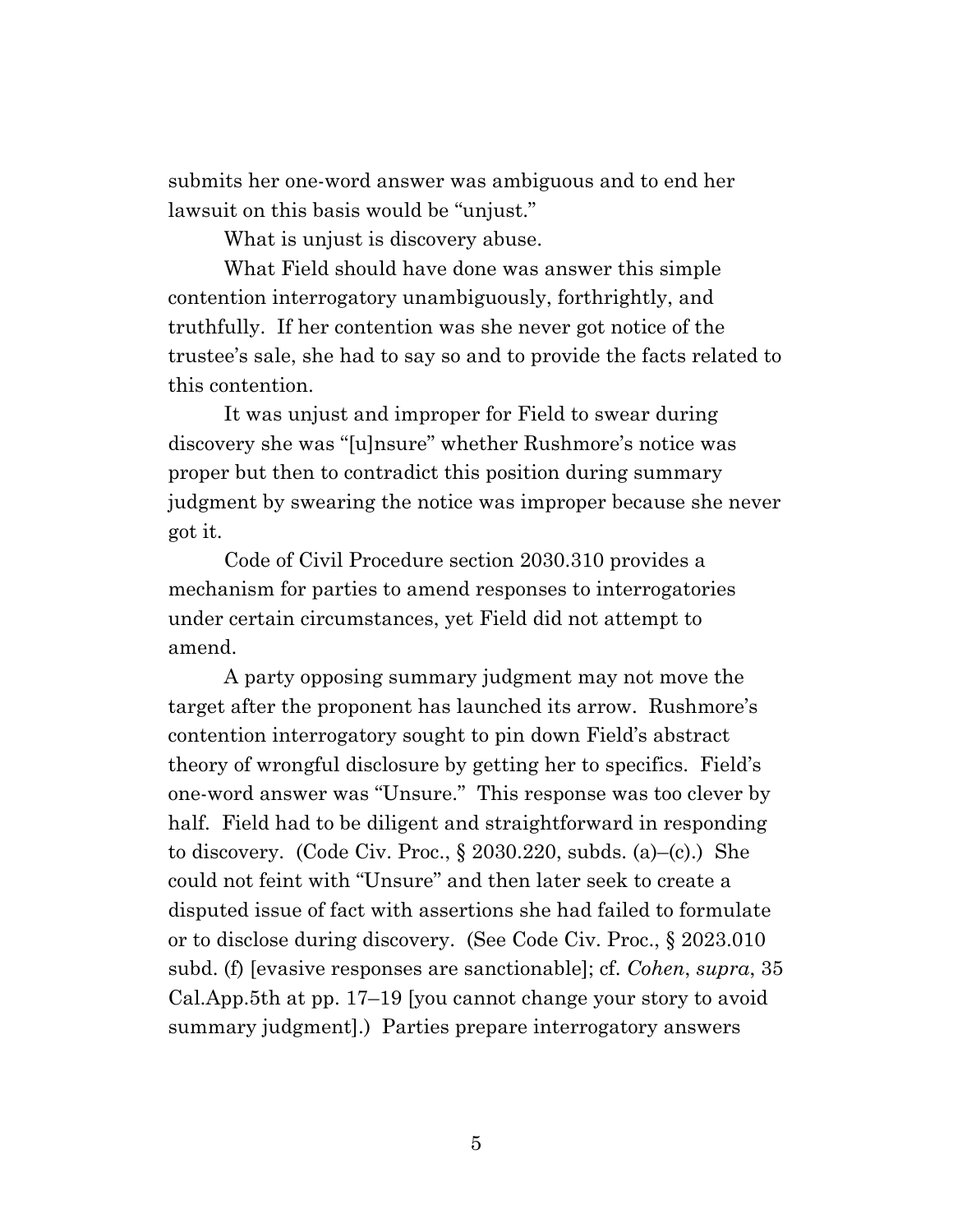with the assistance of counsel, which justifies a broad duty of response. (Edmon & Karnow, Cal. Practice Guide: Civil Procedure Before Trial (The Rutter Group 2022) ¶ 8:1053 (Edmon & Karnow).)

Field is right her response of "Unsure" was ambiguous. Her ambiguity, in which counsel participated, is the problem. Mail service is imperfect, but a claim of failure to receive something implies failure in the sending. Field's contention she did not receive notice was a necessary response to the interrogatory. To suggest otherwise when asked for "RELATED" facts is to misconstrue the question deliberately. (See *Deyo v. Kilbourne* (1978) 84 Cal.App.3d 771, 783 [do not deliberately misconstrue the question in order to supply an evasive answer].)

Rushmore asked a simple question to clarify Field's position. Field replied with a cryptic non-answer that could achieve only obfuscation. But the Legislature intended our discovery statutes would take the game element out of trial preparation. (*Emerson Electric Co. v. Superior Court* (1997) 16 Cal.4th 1101, 1107.) Trial courts encountering such an abuse are free to disregard a later declaration that hopes to supplant tactical or slothful ambiguity with tardy specificity. (Cf. Edmon & Karnow, *supra*, at ¶ 8:1050.10 ["Caution—incomplete answers may expose responding party to summary judgment: 'Factually devoid' interrogatory answers may come back to haunt the responding party if the opposing party moves for summary judgment." (Italics omitted.)].)

Field offers a variant of this same argument by saying her failure to receive notice of the trustee's sale prevented her from tendering the balance she owed Rushmore. This branch falls